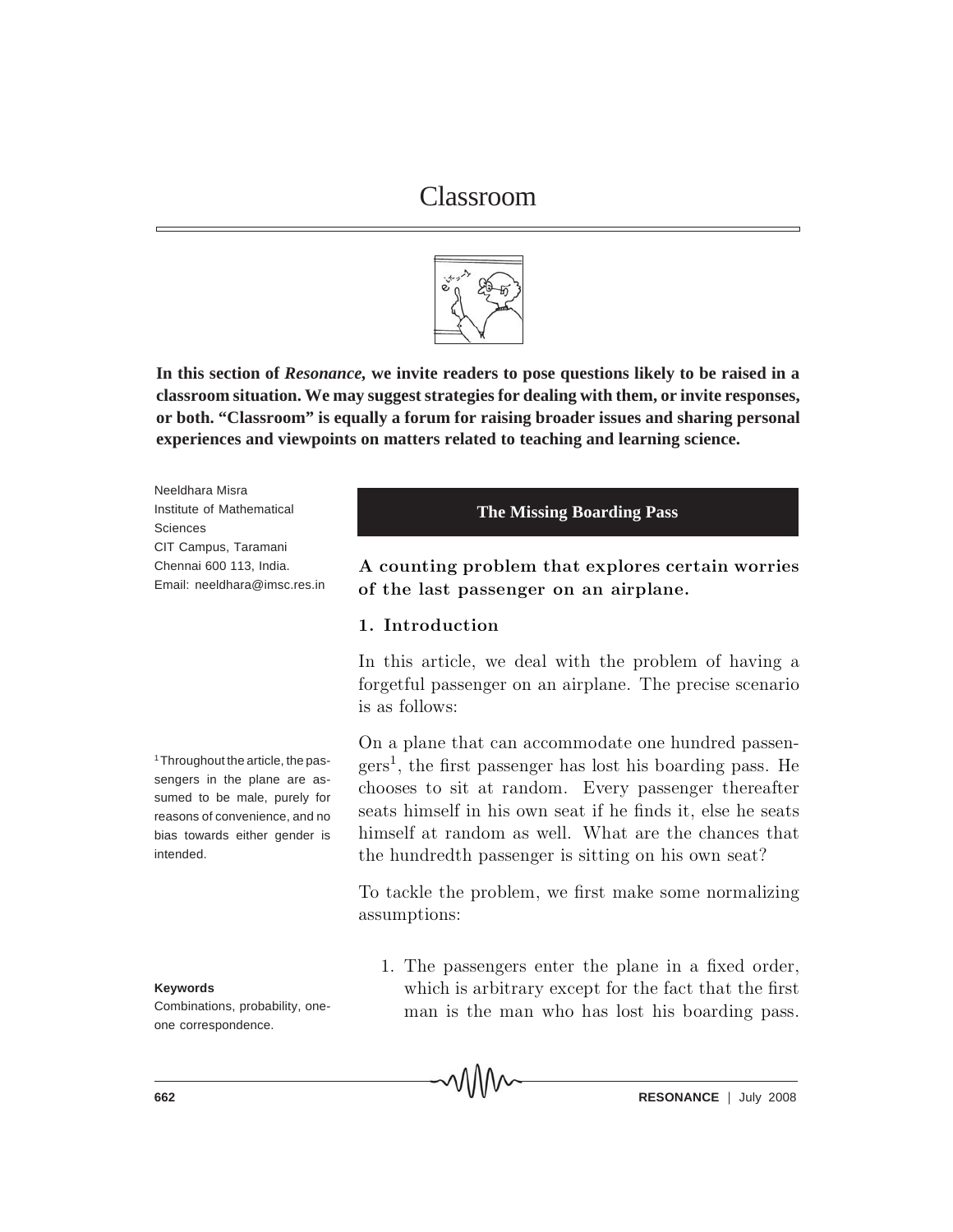#### **CLASSROOM**

The important thing is that we will not allow two passengers to enter the plane at the same time. This means that when the *i*th person enters the plane, he should find  $i - 1$  seats occupied.

- 2. If a passenger finds that his seat is occupied, he will not fight or quarrel or make any fuss whatso ever about not getting his own seat, but will proceed to choose an empty seat at random like it is the most natural thing to do. (This is to ensure that our problem is solved with minimum delay.)
- 3. Once a passenger has seated himself, he cannot change his choice at any later stage, even if there are empty seats right in front of him or otherwise.
- 4. If a passenger's seat is empty when he enters the plane, it is absolutely certain that he will find it.

# 2. An Intuitive Approach

Appealing to intuition may not be the best way to a pproach the problem, particularly in the beginning, when any first attempt may look like an intimidating chaos of combinations (perhaps some of them even invalid; like trying to seat the first passenger in the third passenger's seat and the second passenger in the first passenger's). However, we will take a plunge anyway, before we mess around with the actual calculation.

Note that the 100<sup>th</sup> passenger does not really have a choice. He enters the plane, looks for the empty seat, sits down, period. He may just check, out of curiosity (or for the sake of our problem), if the seat is his designated or not.

It is perhaps natural to wonder whose seat this *could* be. We only want to consider the possibilities at the moment. If, for some especially absentminded group of Appealing to intuition may not be the best way to approach the problem.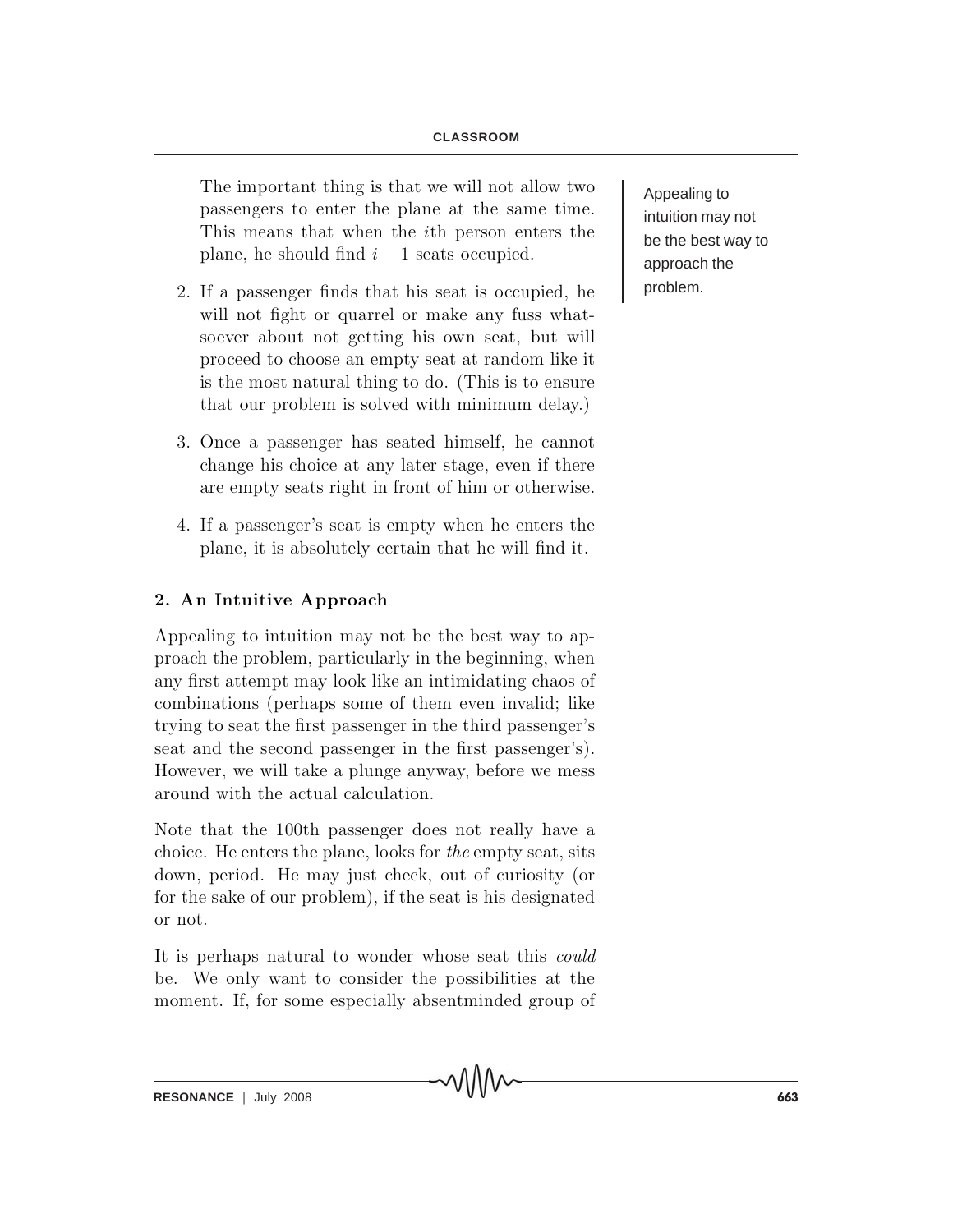We claim that the 100th passenger can be occupying only one of two possible seats – either his own, or that of the first passenger.

passengers, everyone was forced to sit at random, then this 'leftover' seat could belong to any of the hundred people. We will return to this scenario later, let us tack le the present problem first.

We claim that the 100<sup>th</sup> passenger can be occupying only one of two possible seats  $-\text{ either his own, or that}$ of the first passenger. To prove this claim, let us assume it is wrong to make such a claim. Then the 100th passenger may actually be seated on the seat of the *i*th passenger, where  $i$  is any number between 2 and 99. However, for the last man to occupy such a seat, it must be empty when he entered. This means that the seat in question must have been empty when its real owner had appeared earlier, due to axiom 3. But axiom 4 makes this situation a contradiction. Recall that whenever a passenger finds his seat empty, he is duty bound to occupy it. Therefore, it follows that the last passenger is either using his seat, or the first man's seat.

For an intuitive approach, that should be sufficiently interesting. Although this is a far cry from the answer we are looking for, it will aid in formulating the solution.

# 3. And the Chances Are...

MM

# 3.1 Working it Out

We begin by introducing some more notation. We shall refer to passenger i by  $p_i$ . Let any 100-letter word formed using the alphabet  $p_i, i \in I$  (where I is an index set of size 100) denote a possible seating arrangement. No letter may be repeated for obvious reasons. If the letter  $p_i$  is the *j*th letter of the word, then it is to be understood that  $p_i$  is occupying the *j*th passenger's seat.

Now, let  $U$  denote the set of all words which represent valid combinations, i.e., combinations that can be obtained without breaking any of the conditions outlined in Section 1. Now, let  $T$  denote the set of all words in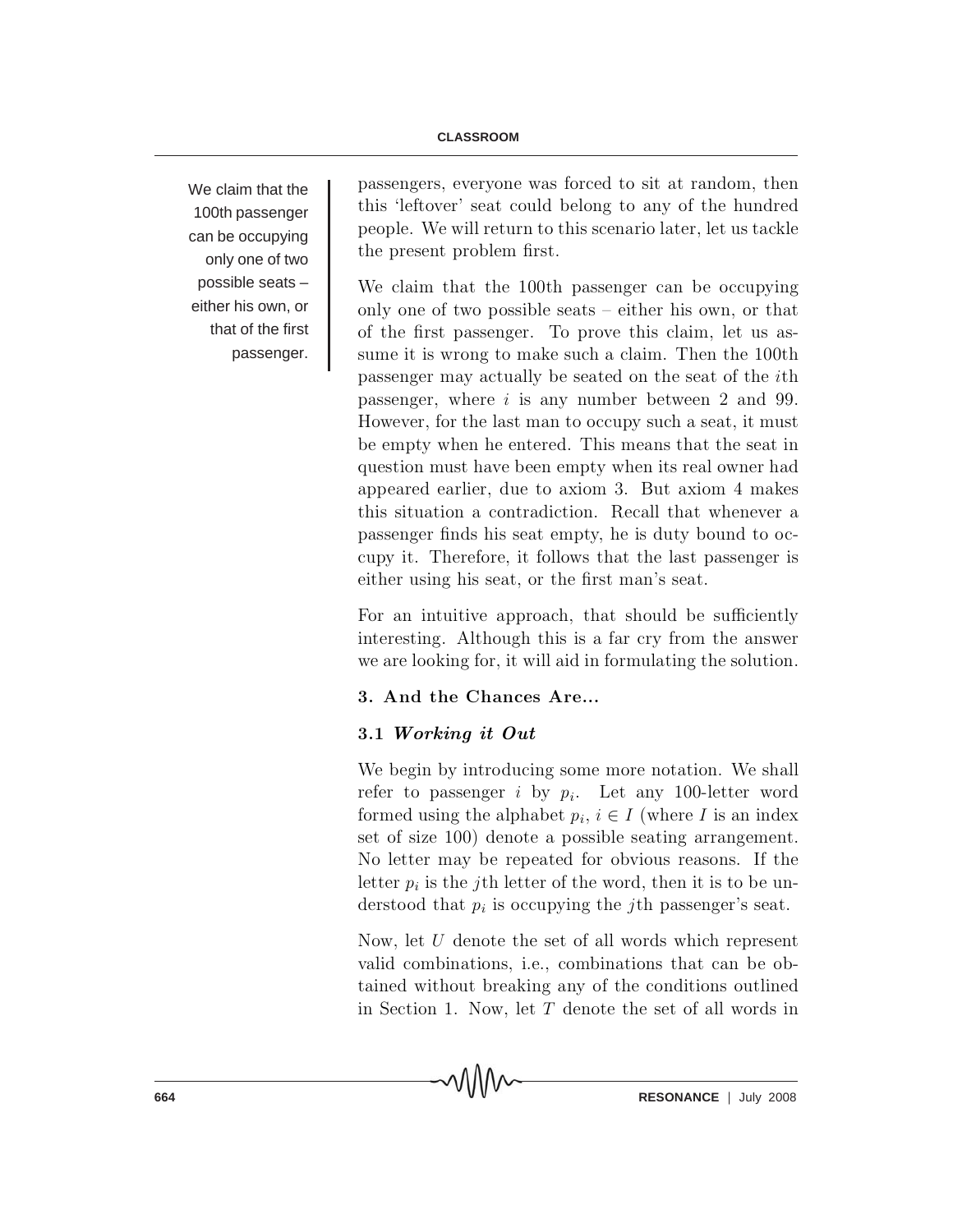U whose concluding alphabet is  $p_{100}$ . In other words, we are collecting all combinations in which the last man does find his seat and calling the collection  $T$ . Also, let the complement of  $T$  with respect to  $U$  be denoted by  $F$ .

We define a mapping  $\Gamma : T \to F$  as follows: for every word  $t \in T$ , let  $\Gamma(t)$  be the word obtained by interchanging the positions of the first and hundered th letter. The word thus obtained is clearly an element of  $F$ , and further, every element of  $F$  may be defined as  $\Gamma(t)$  for some  $t \in T$ . Indeed, suppose this were not the case. Then there would exist at least one  $f \in F$  which is not  $\Gamma(t)$  for any  $t \in T$ . However, consider the word obtained when the first and hundered th letters of  $f$  are interchanged. This has to be an element in  $T$  since  $T$  is the collection of all valid words for which the 100<sup>th</sup> letter is  $p_{100}$ . (Recall that all elements of F are words that *begin* with  $p_{100}$ , consistent with our reasoning that the last passenger either occupies the last seat or the first.) Thus we have found an element t in T so that  $\Gamma(t)$  is f, contradicting our assumption that this was not possible. This implies that  $\Gamma$  describes a one-one correspondence between  $T$  and  $F$ , and it follows that both sets must have the same cardinality.

At this point, the reader may wonder if it is valid to assume that the function  $\Gamma$ , when applied to a word in  $T$ , always returns a 'valid' combination, in the sense of corresponding to a seating arrangement that respects axioms 1-4 described in Section 1. We make a couple of observations in this context.

*Observation* 3.1. It is always true that when passenger  $p_r$  enters the plane, the seats belonging to passengers  $p_2, p_3, \ldots, p_{r-1}$  are occupied. This follows from the argument that if this were not the case, then some passenger has clearly violated axiom 4.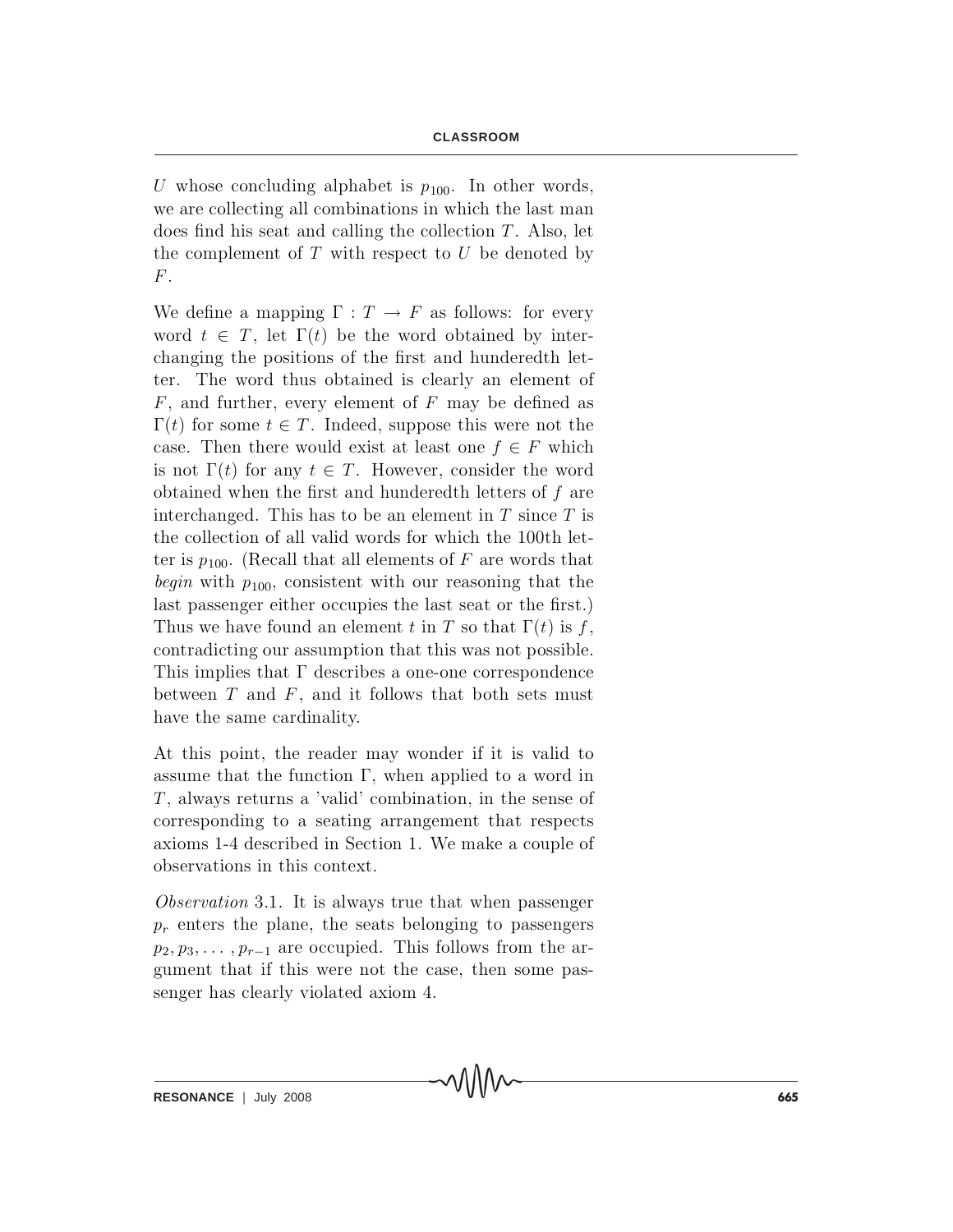Lemma 3.1. Suppose u is in T, and  $p_r$  is the first letter in u. Then,  $p_r$  is the last passenger to seat himself at random in the arrangement that corresponds to  $u$ , in other words, every passenger  $p_k$ , where  $k > r$ , is guaranteed to find his seat.

*Proof.* This follows from the observation that a passenger  $p_k, k > r$ , who finds his seat occupied upon entry, will lead to the implication that there are  $k$  occupied seats, and hence  $k$  people on the plane excluding himself, which fails to respect axiom 1. This is because the first passengers' seat is taken  $(p_r)$ , the kth passengers' seat is taken (since he claims to have found his seat occupied), and all intermediate seats are also occupied (as we observed in the previous remark  $)$  – giving us a total tally of  $k$  passengers excluding the  $k$ th. Since the mysterious new passenger cannot be explained, we conclude that every thing that happens after the first passengers' seat is occupied is deterministic.

On the other hand, suppose u was in F, then we let  $p_r$ be the last letter in  $u$ . In this case as well, we claim that  $p_r$  is still the last passenger to seat himself at random. The argument is symmetric to the one provided for the case when u is in T.

That the function is axiom-preserving follows now, since the two alphabets involved in our interchanging exercise are special ones  ${\bf -}$  one is the last passenger, and the other is invariably the last person to seat himself at random. Thus, it is easy to see that when we interchange their positions, it cannot generate a combination that violates the rules.

Note, however, that we do not really require  $p_r$  to satisfy such a strong property for this mapping to be valid (the reader is encouraged to find a simpler proof, or at least, develop an intuition that does not rely on the observations above). We will soon see (in the more general case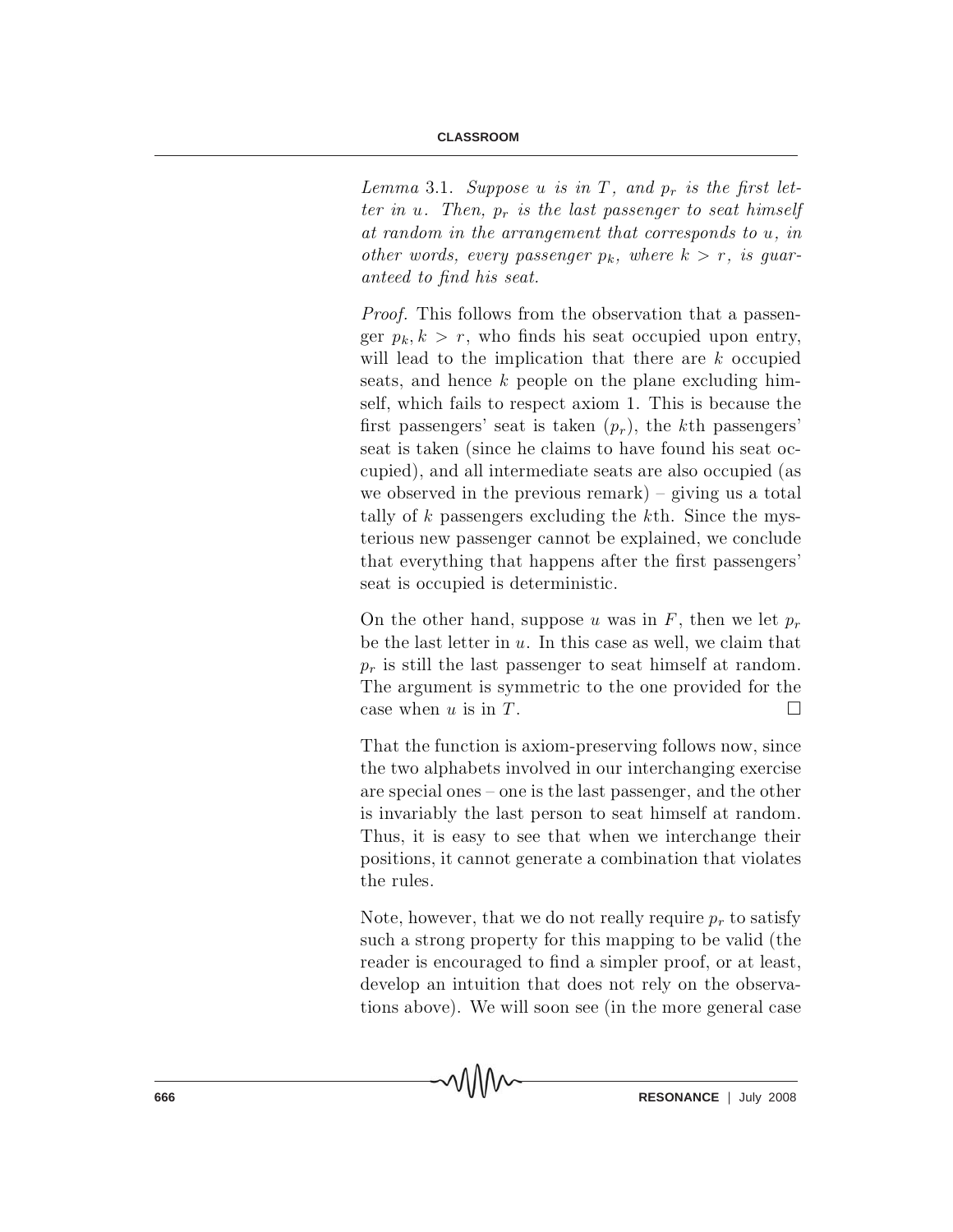of this problem) that exchanges that do not necessarily involve passengers who are the last to seat themselves at random can also generate valid arrangements.

Having established the robustness of  $\Gamma$ , we proceed to our calculation. Begin by noticing that for every word u in U, we may associate with it a number  $P\{u\}$ , which denotes the probability of the occurence of  $u$ . For a given  $u$ , let  $R_u$  denote the ordered set of all passengers who seat themselves at random. Then the probability  $P\{u\}$  is given by:

$$
\prod_{i \in R_u} \frac{1}{(100 - i + 1)}
$$

For instance, if the first passenger did find his seat, then the resulting word (where every passenger has occupied his own seat) will occur with probability  $1/100$ .

However, we are not interested in the specific values of  $P{u}$ . Instead, consider an arbitrary but fixed word  $t \in T$ . We would now like to compare the probabilities of t and  $\Gamma(t)$  – and the claim is that these probabilities are exactly equal:

Lemma 2.2.  $P\{t\} = P\{\Gamma(t)\}\$ 

Recall that

$$
P\{t\} = \prod_{i \in R_t} \frac{1}{(100 - i + 1)}
$$

and

$$
P\{\Gamma(t)\} = \prod_{i \in R_{\Gamma(t)}} \frac{1}{(100 - i + 1)}.
$$

To see that these products are equal, we only need to establish that  $R_t = R_{\Gamma(t)}$ , that is, the set of people who seat themselves at random is the same in t and  $\Gamma(t)$ . Let the first letter in t be  $p_k$ . Since the word  $\Gamma(t)$  is the same as  $t$  but for the first and last letters, it suffices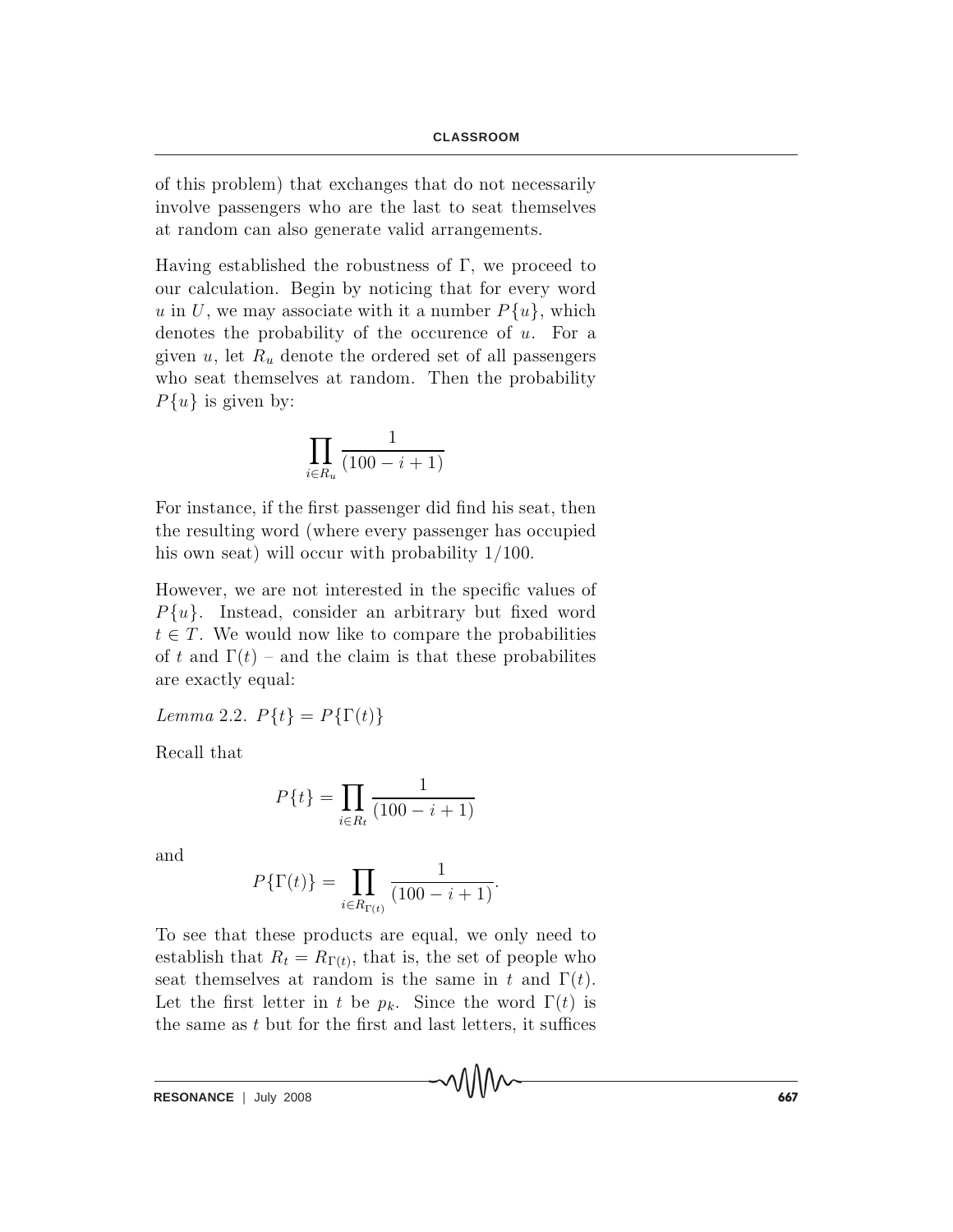to observe that  $p_k$  is the last person to seat himself at random in both configurations, t, and  $\Gamma(t)$ .

Recall that we split  $U$  into two mutually exclusive and exhaustive subsets  $T$  and  $F$ , and further established that these sets have equal cardinality. This implies that  $U$ itself has an even number of elements – let this number be  $2h$ . (Although the actual value of the number h is both unkown and irrelevant, the interested reader might refer to the appendix, where he will find a calculation that explicitly computes the size of  $U$ .) Every word in U represents an event, and the union of all events in  $U$ denotes the certain event, since we defined  $U$  to be the set of all valid words. Thus, the sum of probabilities of all these events is one.

$$
\sum_{u \in T} P\{u\} + \sum_{u \in F} P\{u\} = 1
$$

However, note that every word  $u \in F$  can be written as  $\Gamma(t)$  for some word  $t \in T$ , and since the mapping is bijective, we have

$$
\sum_{u \in T} P\{u\} = \sum_{u \in F} P\{u\}
$$

and it follows that

$$
\sum_{u \in T} P\{u\} = 1/2
$$

and this sum represents the union of all events in  $T$ , i.e., the event that the last passenger finds his seat.

It follows, therefore, that the chances of the 100<sup>th</sup> passenger finding his seat is exactly equal to the chances of getting a head when a fair coin is tossed, i.e., the chances are actually even!

## 3.2 A Couple of Quick Remarks

Two corollaries follow immediately from the result above. First, that the probability of the last passenger finding

**668 RESONANCE** | July 2008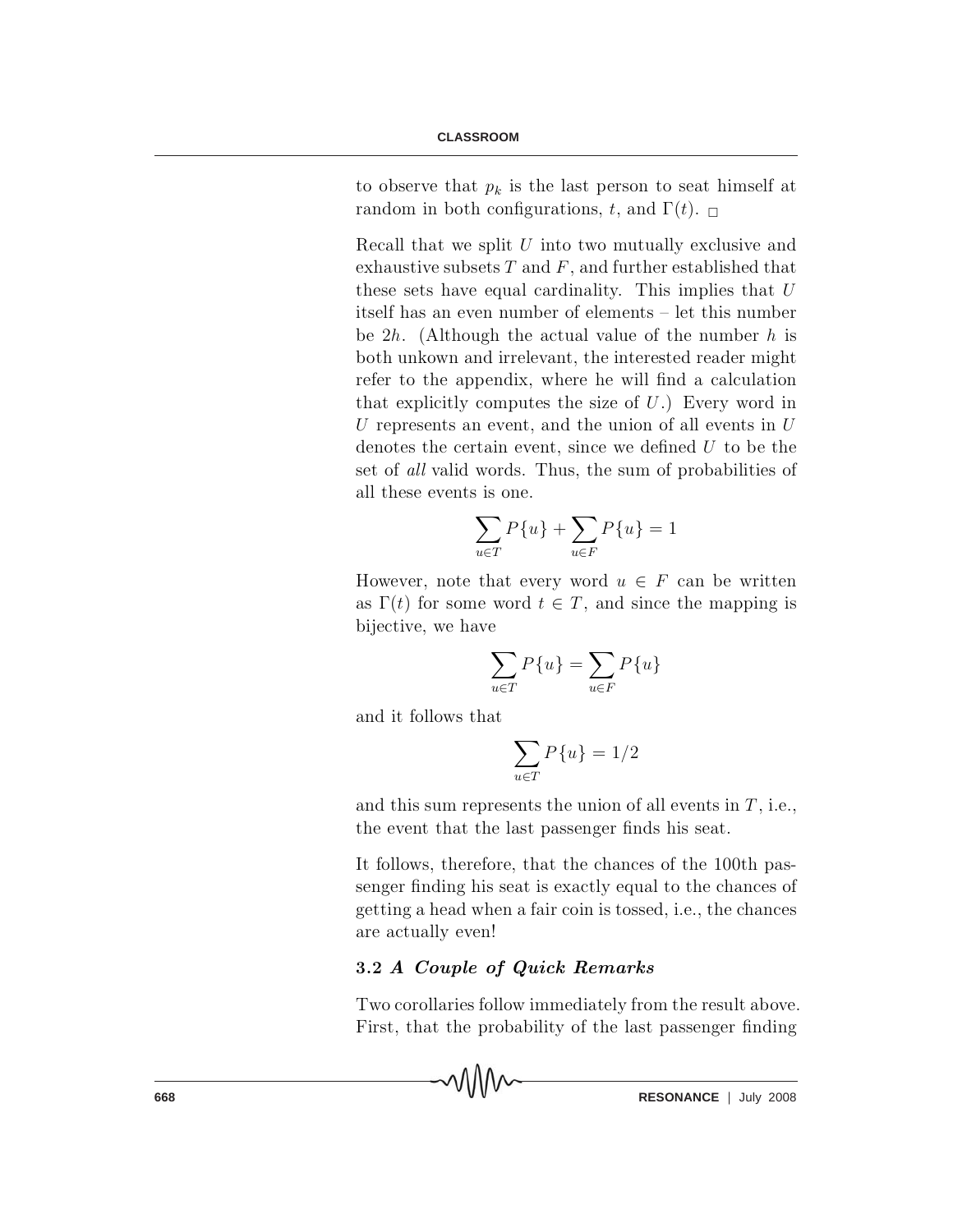his own seat is independent of the capacity of the plane. The generalization of the argument in Section 3.1 to a plane with n seats instead of hundred is fairly straightforward, and the reader who looked at the Appendix should be able to see that the number of combinations for which the last passenger finds his seat is  $2^{n-2}$  and the remaining combinations also amount to  $2^{n-2}$ . The result, therefore, holds for planes built for a couple as well as imaginary planes (of finite size) as big as the universe.

The second corollary modifies assumption  $(1)$  of Section 1 a little. We consider the case where the passenger who has lost his boarding pass *doesn't enter first*. So we consider the case where  $p_k$  ( $k \neq 100$  for obvious reasons) is the passenger who has lost his pass, and therefore will be the first person to seat himself at random. In this situation, obviously, the first  $k$  passengers will occupy their own seats with probability 1. Therefore we may as well be looking at a new, smaller plane that has  $n - k$ seats whose first passenger has to seat himself at random. Given that this situation is equivalent to having the forgetful passenger being  $p_k$  in the context of a plane with *n* seats, the problem is now trivial – we are now back to our original problem, except that we are dealing with  $n - k$  seats instead of n. And since we have already seen that this leaves our original result unchanged, we now have the following:

# Conclusion 3.1

The chances of the last passenger finding his own seat remains one-half, irrespective of when the passenger who has misplaced his boarding pass enters, i.e., the probability is independent of the timing of the first random choice.

# 4. One Step Further  $-$  a Generalization

At this stage, it is perhaps natural to ask how the chances

MMV

The chances of the last passenger finding his own seat remains one-half, irrespective of when the passenger who has misplaced his boarding pass enters, i.e., the probability is independent of the timing of the first random choice.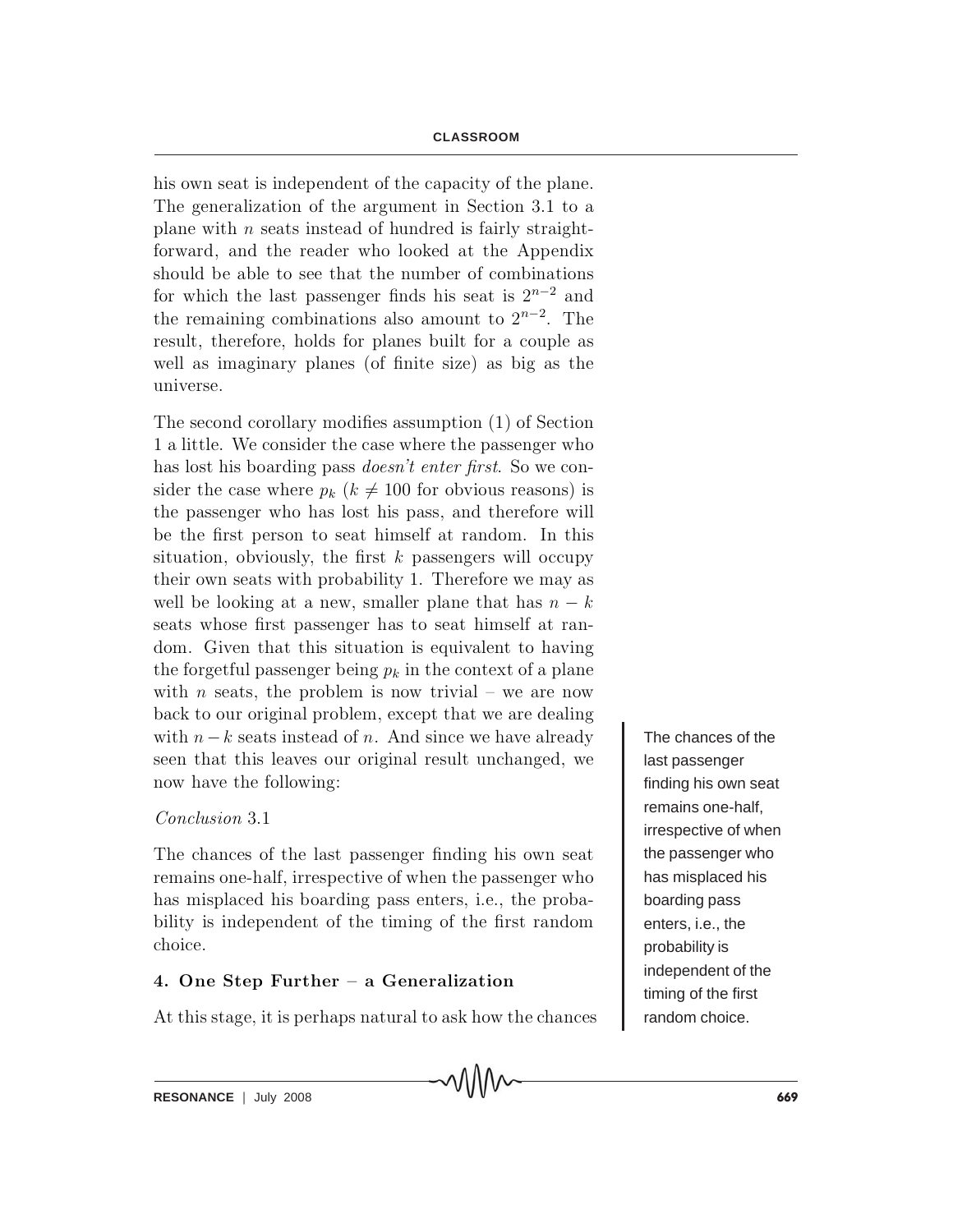of our last passenger change, if the number of people who have to seat themselves at random increases from one to two or some other arbitrary number less than hundred, or, for that matter, less than  $n$  (now that we know that there is nothing particularly divine about the number hundred, we will use a plane of capacity n henceforth). Suppose that the first  $k$  passengers have misplaced their tickets. (If this sounds too unreal, then assume  $k$  arbitrary passengers have lost their tickets and then the a irline management asked them to go in first for their  $=$ and our  $-$  convienence.) We will find that the solution to this problem is only a natural generalization of the solution to the problem concerning the single passenger who lost his pass.

We use the same notation as we did earlier, namely, that any n-letter word formed using the alphabet  $p_i, i \in I$ (where I is an index set of size n) denotes a possible seating arrangement. No letter may be repeated for obvious reasons. If the letter  $p_i$  is the j<sup>th</sup> letter of the word, then it is to be understood that  $p_i$  is occupying the *j*th passenger's seat.

Again, let  $U$  denote the set of all words which represent valid combinations, i.e., combinations that can be obtained without breaking any of the conditions outlined in Section 1. Now, let  $T$  denote the set of all words in  $U$ whose concluding alphabet is  $p_n$ . In other words, we are collecting all combinations in which the last man does find his seat and calling the collection  $T$ . We also observe that when the last man is not occupying his own seat, he is occupying one of the first k seats. This has intuitive appeal, since if this were not the case, we immediately contradict axiom 4, just as we did in the simpler version of the problem. This motivates the definition of k other subsets of U as follows: in the subset  $F_i$ , collect all words in U that have  $p_n$  for the *i*th alphabet.

We define k mappings  $\Gamma_i : T \to F_i$  as follows: for every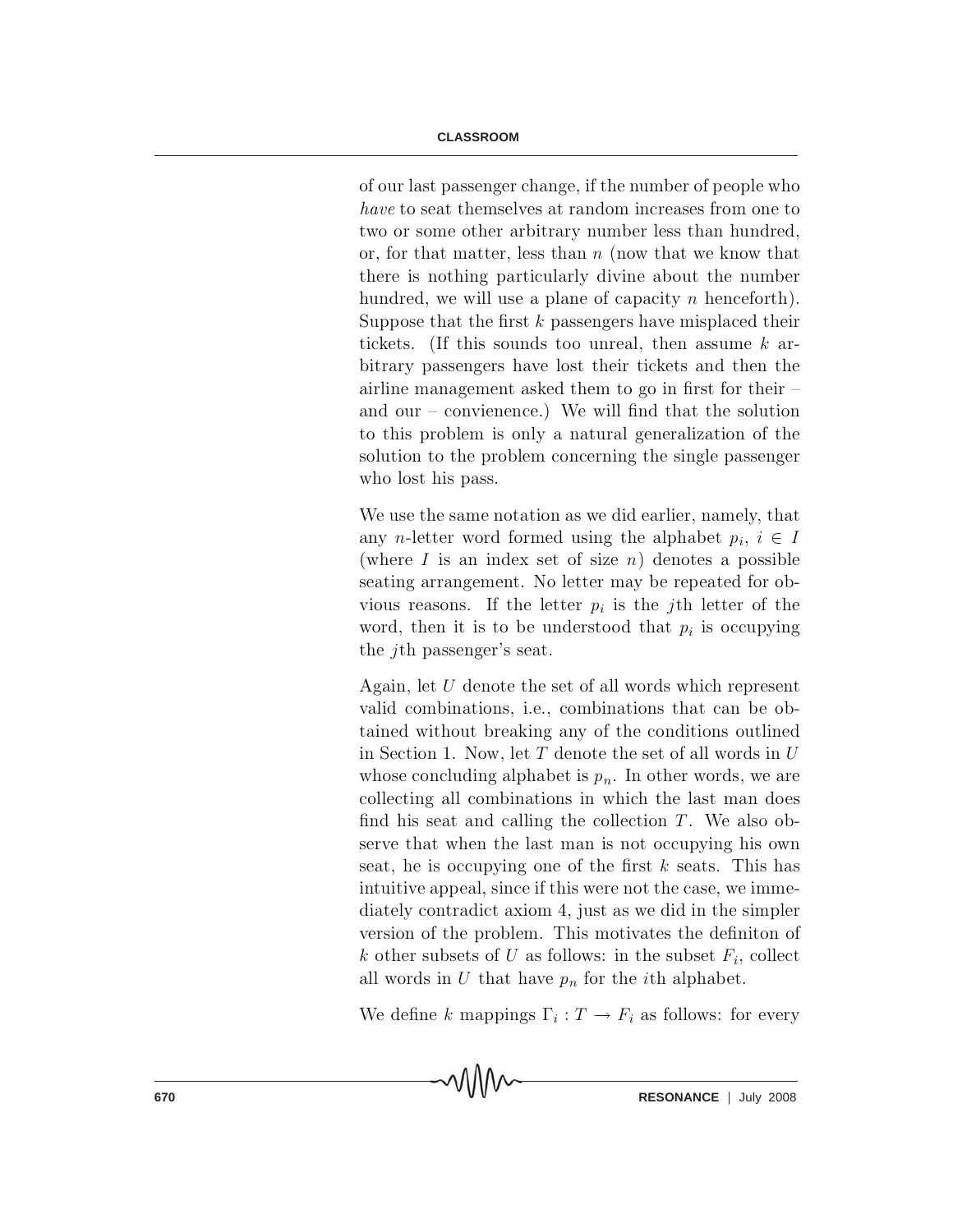word  $t \in T$ , let  $\Gamma_i(t)$  be the word obtained by interchanging the positions of the *i*th letter with the last. The word thus obtained is clearly an element of  $F_i$ , and further, every element of  $F_i$  may be defined as  $\Gamma_i(t)$  for some  $t \in T$ . To prove this, again, suppose this were not the case. Then there would exist at least one  $f \in F_i$ which is not  $\Gamma_i(t)$  for any  $t \in T$ . However, consider the word obtained when the *i*th and *n*th letters of  $f$  are interchanged. This has to be an element in  $T$  since  $T$  is the collection of all valid words for which the n<sup>th</sup> letter is  $p_n$ . (Recall that all elements of f are words for which the *i*th letter is  $p_n$ , by definition.) Thus we have found an element t in T so that  $\Gamma_i(t)$  is f, contradicting our assumption that this was not possible. This implies that  $\Gamma_i$  describes a one-one correspondence between T and  $F_i$ , and it follows that both sets must have the same cardinality. Since this is true for every  $i \in \{1,2,\ldots,k\},\$ it implies that all the  $F_i$ 's are also of equal size.

The question of whether any of the  $\Gamma_i$ s will actually produce a valid mapping also arises, and may be dealt with as follows:

Note that the word  $\Gamma_i(t)$  is a valid seating arrangement if we can be assured that the passenger who was at  $p_i$ 's seat in the word  $t$  was someone who sat at random. If this is true, then he could have chosen the n<sup>th</sup> passengers' seat in stead of the *i*th passengers', since that is guaranteed to be empty (remember that t is in  $T$ , where the nth passenger always finds his seat, and therefore his seat is always empty when a passenger before him enters the plane). Subsequently, everyone else seats themselves as they would have done in  $t$  (no one would be affected by  $p_i$ 's change of mind, since in t, no one would have taken the *n*th seat anyway), and finally the *n*th passenger gets  $p_i$ 's seat which is necessarily the only one left. Note that this is exactly the description of  $\Gamma_i(t)$ .

So we only need to observe that the passenger who was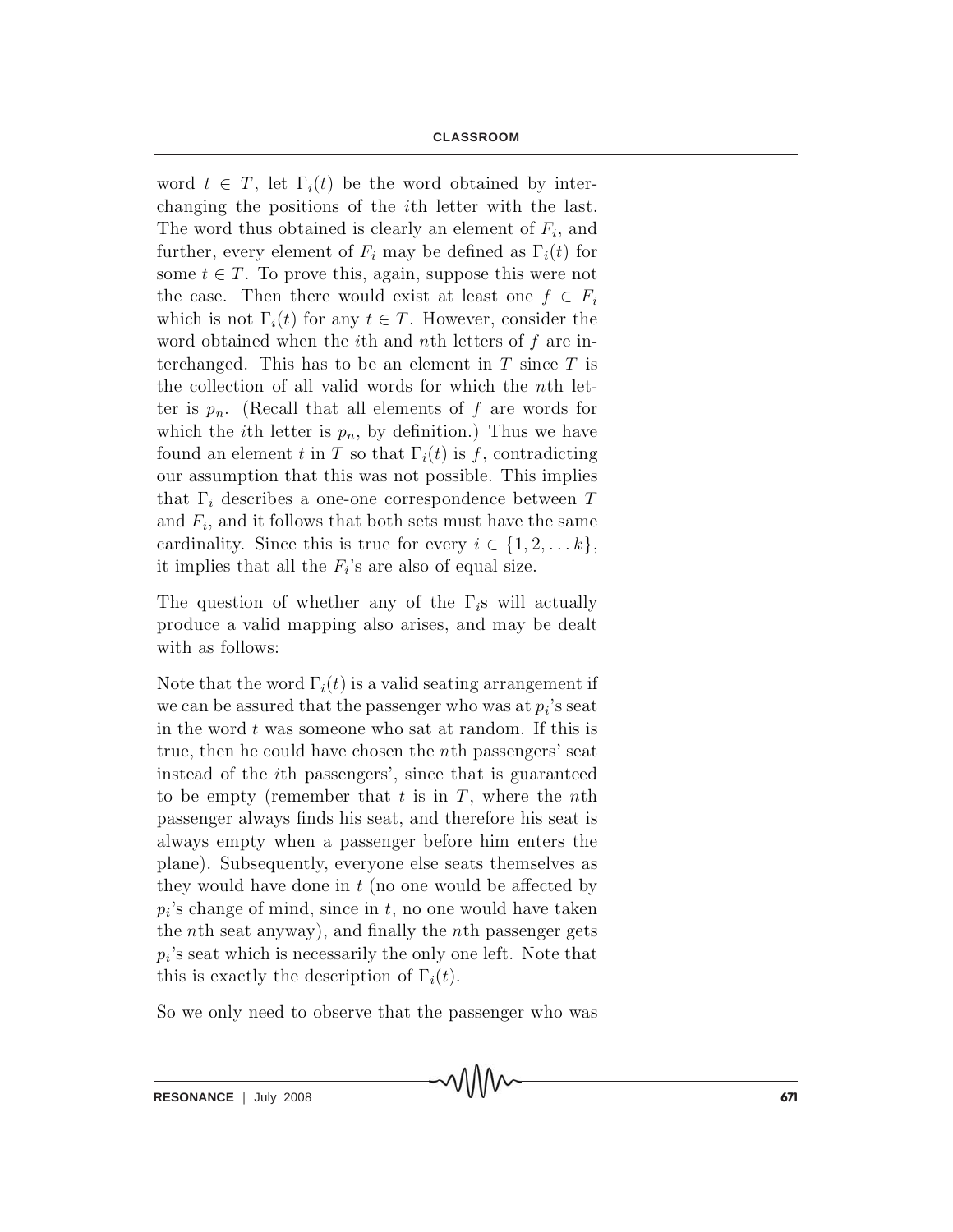at  $p_i$ 's seat in the word t was someone who sat at random. But this is true because if this passenger is not  $p_i$ himself, then he's out of his own seat, and is therefore sitting at random. If the passenger is  $p_i$ , although he is someone who is occupying his designated seat, observe that this is purely a happy accident  $-\text{since } i$  is less than  $k, p_i$  doesn't have a boarding pass and happens to be (in this case) making a correct but random choice.

Again, for every word  $u$  in  $U$ , we may associate with it a number  $P\{u\}$ , which denotes the probability of the occurence of u. For a given u, let  $R_u$  denote the ordered set of all passengers who seat themselves at random. Then the probability  $P\{u\}$  is given by:

$$
\prod_{i \in R_u} \frac{1}{(n-i+1)}.
$$

However, again, we are not interested in the specific values of  $P\{u\}$ . Instead, consider an arbitrary but fixed word  $t \in T$ . Let us compare the probabilities of t and  $\Gamma_i(t)$  for an arbitrary but fixed i. The claim here is analogous to Lemma 3.1, and we have, predictably:

Lemma 4.1  $P\{t\} = P\{\Gamma_i(t)\}\$ 

MM

*Proof.* Again, we only need to show that the set of people who seat themselves at random in t and  $\Gamma_i(t)$ , for any fixed but arbitrary  $i$ , are the same. Equivalently, we would like to be sure that people who haven't lost their boarding pass and have found their seats empty in t, continue to find them in  $\Gamma_i(t)$ . Note that the only passengers involved in the exchange are the passengers who happen to be occupying  $p_i$ 's seat in t (call him  $p_r$ ), and the hundered th. The  $n$ <sup>th</sup> passenger walks in last, so he cannot affect any choices before him.  $p_r$  occupies the *n*th passengers' seat instead of  $p_i$ 's, and we observe that no choice for a word in  $T$  can involve this seat. So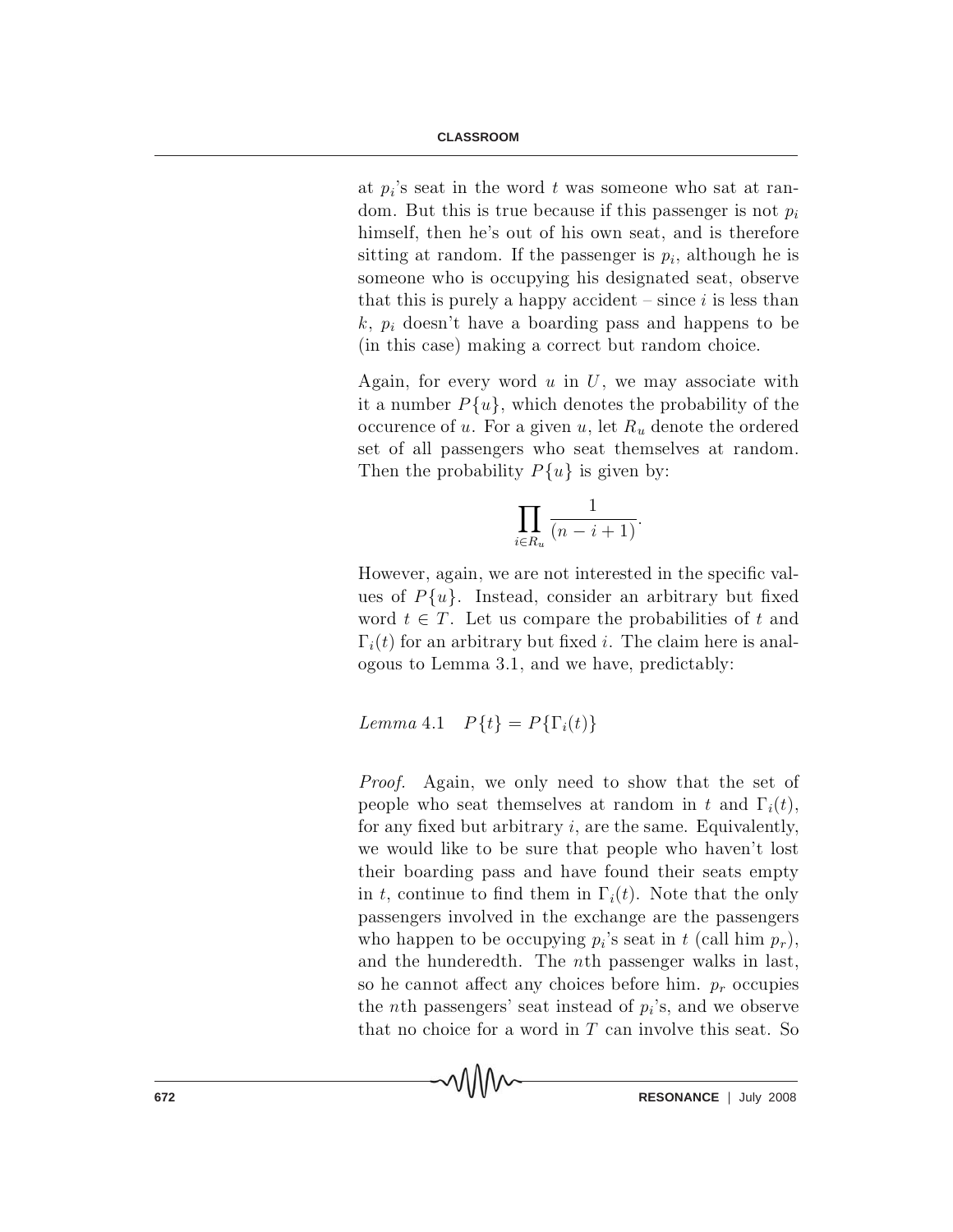the only person robbed of his seat is the last passenger, who does not make a choice anyway. This concludes the proof.  $\Box$ 

Now, suppose the cardinality of U is  $(k+1)h$ . (The cardinality is a multiple of  $(k+1)$  since, by defining subsets T and  $F_i, i = 1, 2, ..., k$ , we effectively partitioned U into  $(k + 1)$  disjoint subsets of equal sizes). Every word in  $U$  represents an event, and the union of all events in  $U$  denotes the certain event, since we defined  $U$  to be the set of all valid words. Thus the sum of probabilities of all these events is one.

$$
\sum_{u \in T} P\{u\} + \sum_{j=1}^{k} \sum_{u \in F_j} P\{u\} = 1.
$$

However, note that every word  $u \in F$  can be written as  $\Gamma_i(t)$  for any i and some word  $t \in T$ ; and since the mapping is bijective, we have

$$
\sum_{u \in T} P\{u\} = \sum_{u \in F_i} P\{u\},\
$$

for any  $i$  – and it follows that:

$$
\sum_{u \in T} P\{u\} = 1/(k+1)
$$

and this sum represents the union of all events in  $T$ , i.e., the event that the last passenger finds his seat.

Thus we have actually proved the following:

**THEOREM 4.1** The probability that the last passenger  $finds$  his seat when the first  $k$  passengers seat themselves at random is  $1/(k+1)$ .

Now let us explore another possibility, that of getting a computer do the work. Trying to get your computer to output *one specific valid seating arrangement* is not very difficult.

The probability that the last passenger finds his seat when the first  $k$ passengers seat themselves at random is  $1/(k+1)$ .

RESONANCE | July 2008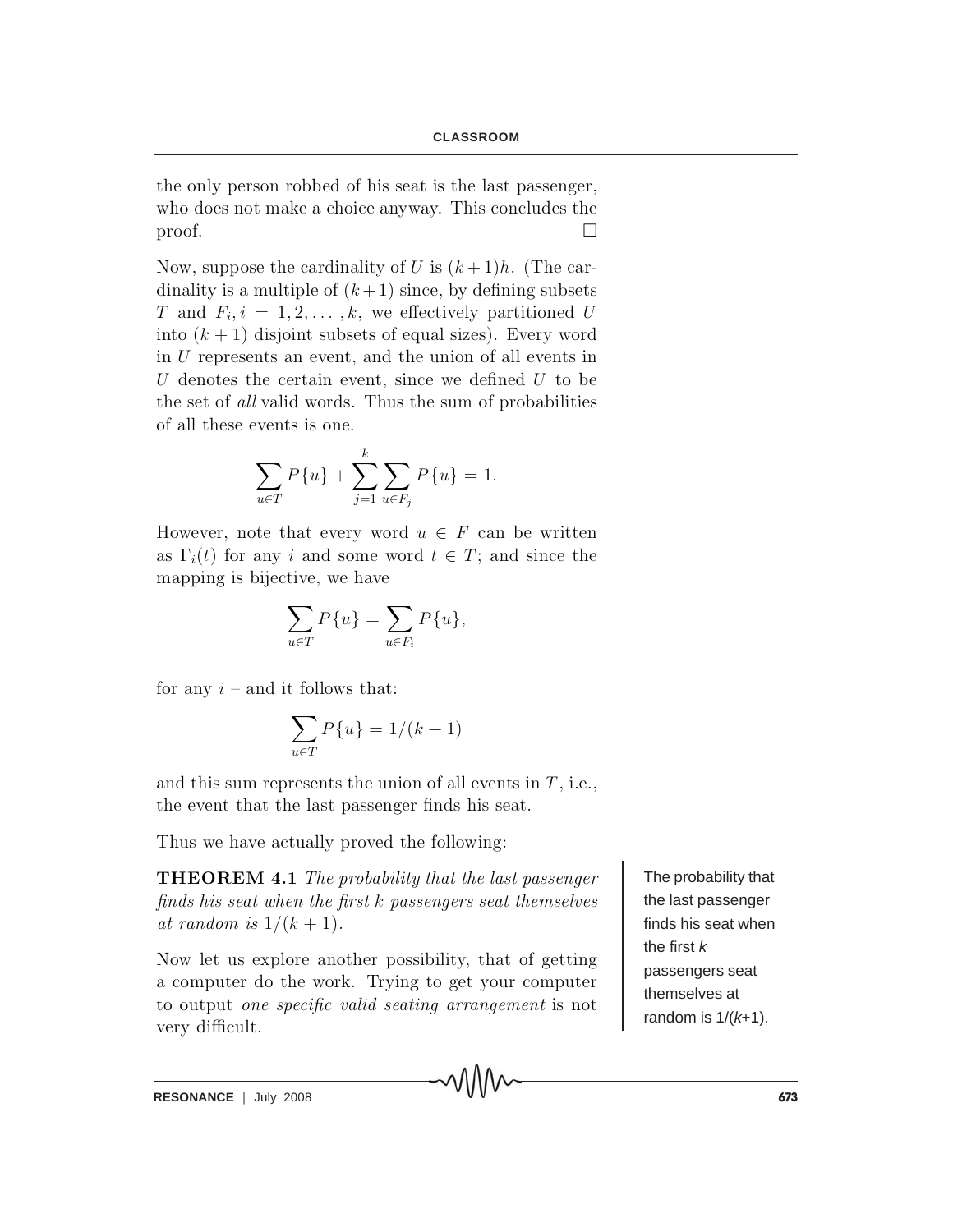#### $2[n] = \{1, 2, \ldots, n\}$

 $3$  This is done in the order that the passengers arrive, so for the purposes of the present discussion we agree that passenger  $p_i$ arrives at time *i*.

4 Here we assume, without loss of generality, that Π(*x*) generates a random number between 0 and *x*–1, instead of generating one between 1 and *x*.

A particular seating arrangement may be viewed as a permutation of the set  $[n]^2$ . The algorithm will attempt to assign people to seats<sup>3</sup>, either at random or otherwise, depending on whether the seat designated to the passenger in question is empty or not. To begin with, no assignments are made, and the first assignment is made at random with each seat having an equal chance of being assigned to  $p_1$ . At any given point of time, the algorithm keeps track of all the seats which are filled. This includes (recall from Observation 3.1) seats between  $2$ and  $i-1$ . It also either includes the seat belonging to  $p_i$ , or it does not  ${\rm -}$  in case it is the latter, the algorithm simply associates  $p_i$  with his rightful seat, and if not, then a random assignment is made. Also note that if, at any point of time, a random assignment involves passenger  $p_i$  being given  $p_1$ 's seat, then the algorithm terminates after giving all passengers  $p_j, j > i$  their own seats.

- 1. Let  $x, i, j, r, k, A[n]$  be local variables.
- 2. Initialize x to 0 and all elements of  $A[i]$  to  $-1$ .
- 3. Get values of  $n, k$  from the user.
- 4. Repeat steps  $5-8$  while  $x < n$ .
- 5. If  $\{x = 0\}$ , then:
	- (a) Store  $\Pi(n)$  in r. <sup>4</sup>
	- (b)  $A[r] = x$
- 6. Else if  $\{(A[x] = -1) \cap x > k\}$ , then:  $A[x]=x$ ;  $(s_x, p_x)$
- 7. Else:
	- (a)  $r = \Pi(n x)$ (b)  $i = 0$ (c) for  $\{i = 0, i < n, i = i + 1\}$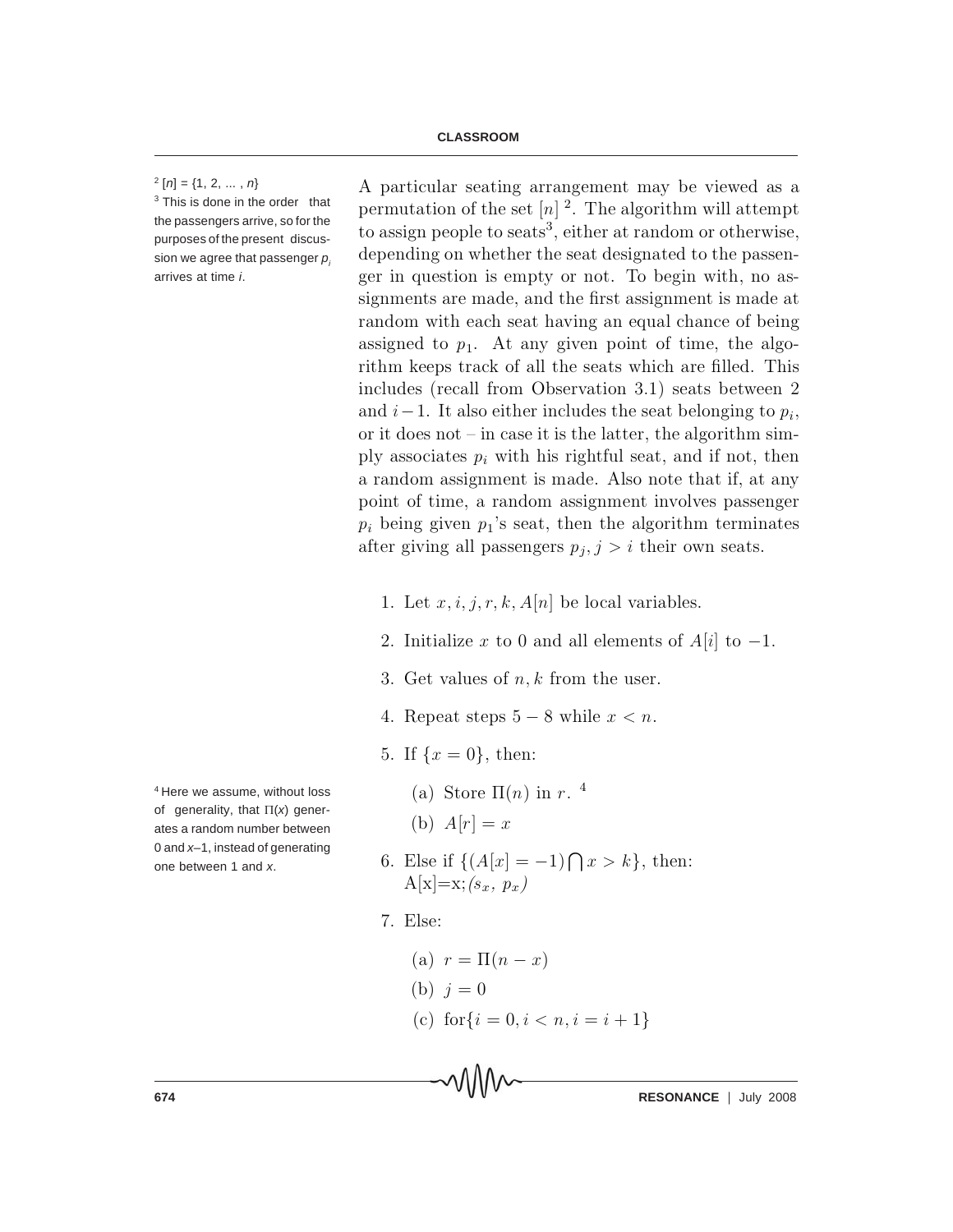- if  $\{(A[i] = -1) \bigcap (j \leq r)\}\ j = j + 1$ .
- else if  $\{j = r\}$ , then skip loop and go to  $(d).$
- $\bullet$  else return to loop (c).

(d)  $A[i] = x$ 

- 8.  $x = x + 1$
- 9. Increment all array elements and array indices by one, and print both sets of values.

In the algorithm above, the contents of the array  $A$  correspond to various  $p_i$ 's, i.e., the *i*th element of A corresponds to the person occupying  $s_i$ , the *i*th passenger's seat. Step 6 of the algorithm corresponds to the situation where  $p_x$  walks in to find  $s_x$  unoccupied. In the first case under the loop  $7(c)$ ,  $A[i] = -1$  indicates an empty seat, and since we are looking for the  $\Pi(n-x)$  th empty seat, we increment j only as long as *both* conditions hold. In the second case, the rth empty seat has been found, so we terminate the search there. The rest of the algorithm is self-explanatory.

This algorithm is going to give us one among the possible  $T_k$  combinations corresponding to  $(n, k)$ . We make a couple of remarks before we conclude the discussion of simulating the problem on a computer:

 $Remark 4.1$  The algorithm above can be modified so that in stead of generating random numbers using an in-built library function, the user can enter a seat number of his choice. We omit the details since the modification is trivial. Do not forget to account for the user entering, in advertently or otherwise, a number that does not lie in the valid range!

 $Remark 4.2$  Running the algorithm repeatedly may not give an accurate approximation of the ratio that was proposed in the conjecture. These statistics should not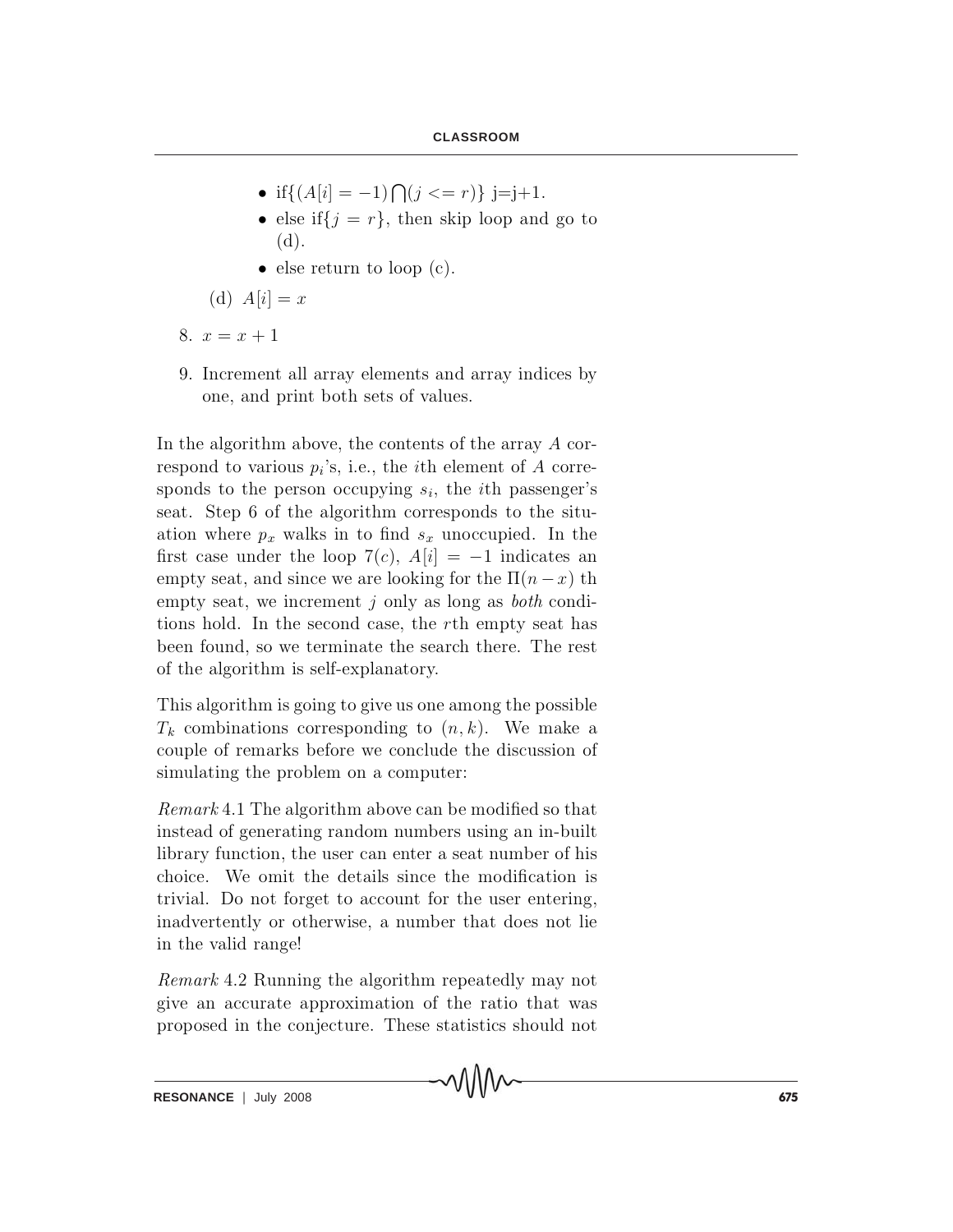#### **CLASSROOM**

be used for drawing conclusions because they depend on how  $\Pi(x)$  is designed, and may not always lead to the proposed probability.

## 5. A Different Seat Game

We pose one last set of questions on the scenario of the first  $k$  passengers losing their boarding passes:

- 1. What are the chances of the last k passengers finding their own seats if  $k < \lfloor n/2 \rfloor$ ?
- 2. What are the chances of the last  $n k$  passengers finding their own seats if  $k > \lfloor n/2 \rfloor?$

The second question is much less exciting than it might look. The k passengers can leave  $n - k$  empty seats in  $\binom{n}{n-k}$  ways. Precisely one of these combinations,  $\{k + \}$  $1, k + 2, \ldots, n$ , will give us the required situation, viz., the last  $(n - k)$  passengers occupying their own seats. Thus the required probability is given by  $1/( {n \choose n-k} )$ , which amounts to:

$$
k!/\prod_{i=k-1}^{0}(n+i).
$$

The first question, however, is not so straightforward. This is because when  $k < |n/2|$ , there will be a few passengers who come after the first  $k$  and before the last  $n - k$ . In the second question, the set of these passengers is a null set, which simplifies matters a great deal. Now, this non-empty set will create a chaos of new combinations, all of which need to be accounted for to get to the correct answer. One more time, the reader is welcome to give the problem a try.

Also, what if the  $k$  passengers who lost their boarding passes refuse to line up, so that, instead of the first  $k$ *passengers*, we are dealing with k arbitrary passengers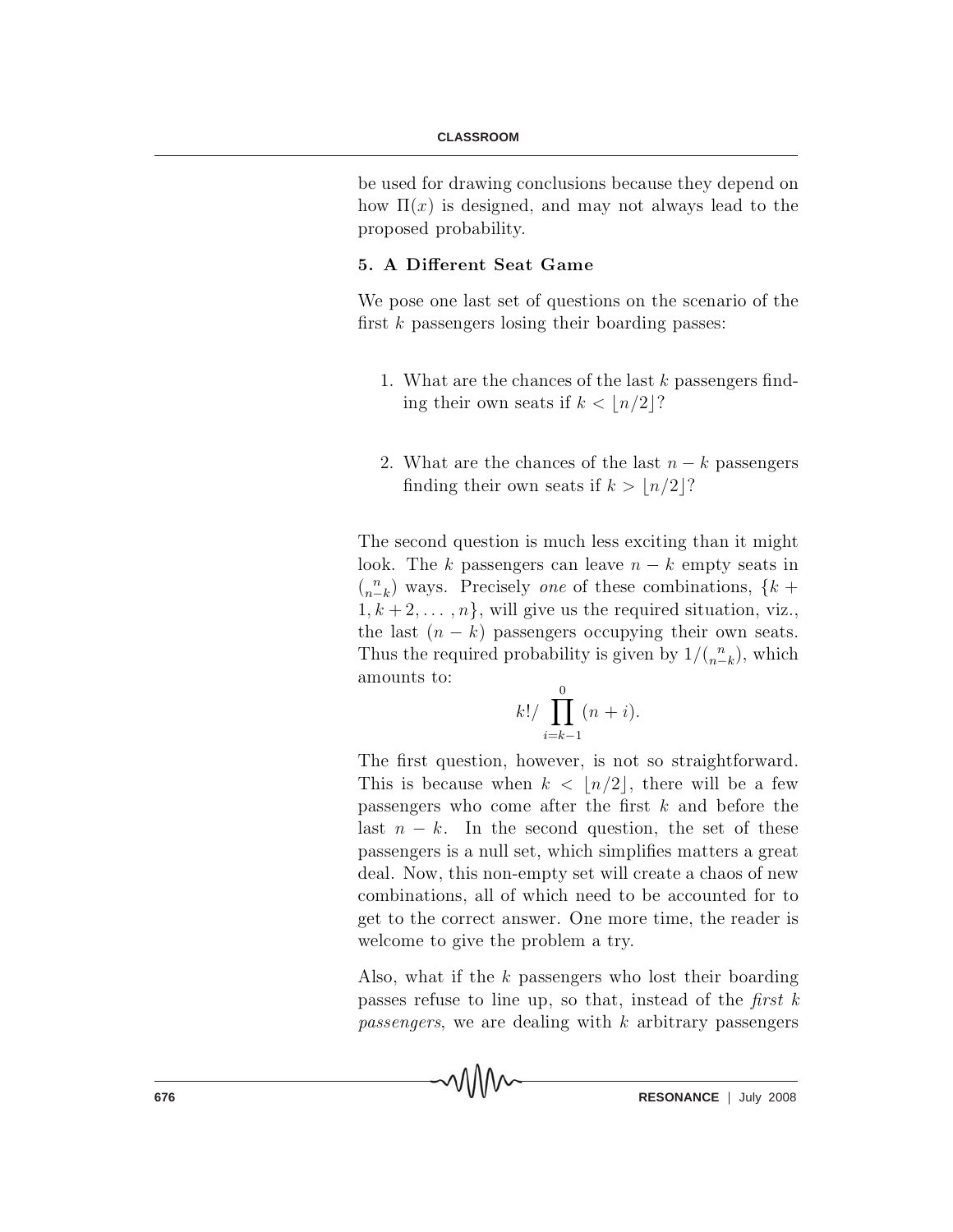having lost their passes? Would the last passenger's chances be affected? How would the algorithm change?

It is now finally time to say good by to the friendly n eighborhood airport, and the notorious plane. The problem of the misplaced boarding passes can be extended a great deal, as indicated above. We may also wonder:

- 1. What is the probability that, five minutes after takeoff, the last passenger discovers he's boarded the wrong plane?
- 2. What is the probability that the plane will run out of fuel mid-air?
- 3. Where did all the boarding passes go?

We leave the answers to the reader's imagination. May you be blessed with many amnesiac co-passengers.

### 6. Acknowledgements

The author would like to thank Prof. Adam Koranyi for introducing her to this problem, Karthik C for his careful reading of the draft, and Saket Saurabh for the proof of Lemma 3.1 and his extensive help in formulating the proofs. The author is also grateful to the referee for a very detailed and careful review of the article, and various comments that the author found immensely helpful.

### **Suggested Reading**

- **[1] W Feller,** *Probability Theory***, Willy Eastern Edition, 1978.**
- **[2] Papoulis,** *Probability, Random Variables and Stochastic Processes***, McGraw Hill Companies, Fourth Edition, 2002.**
- **[3]** *A Walk Through Combinatorics***, Miklós Bóna, First Edition, World Scientific, 2002.**

MMW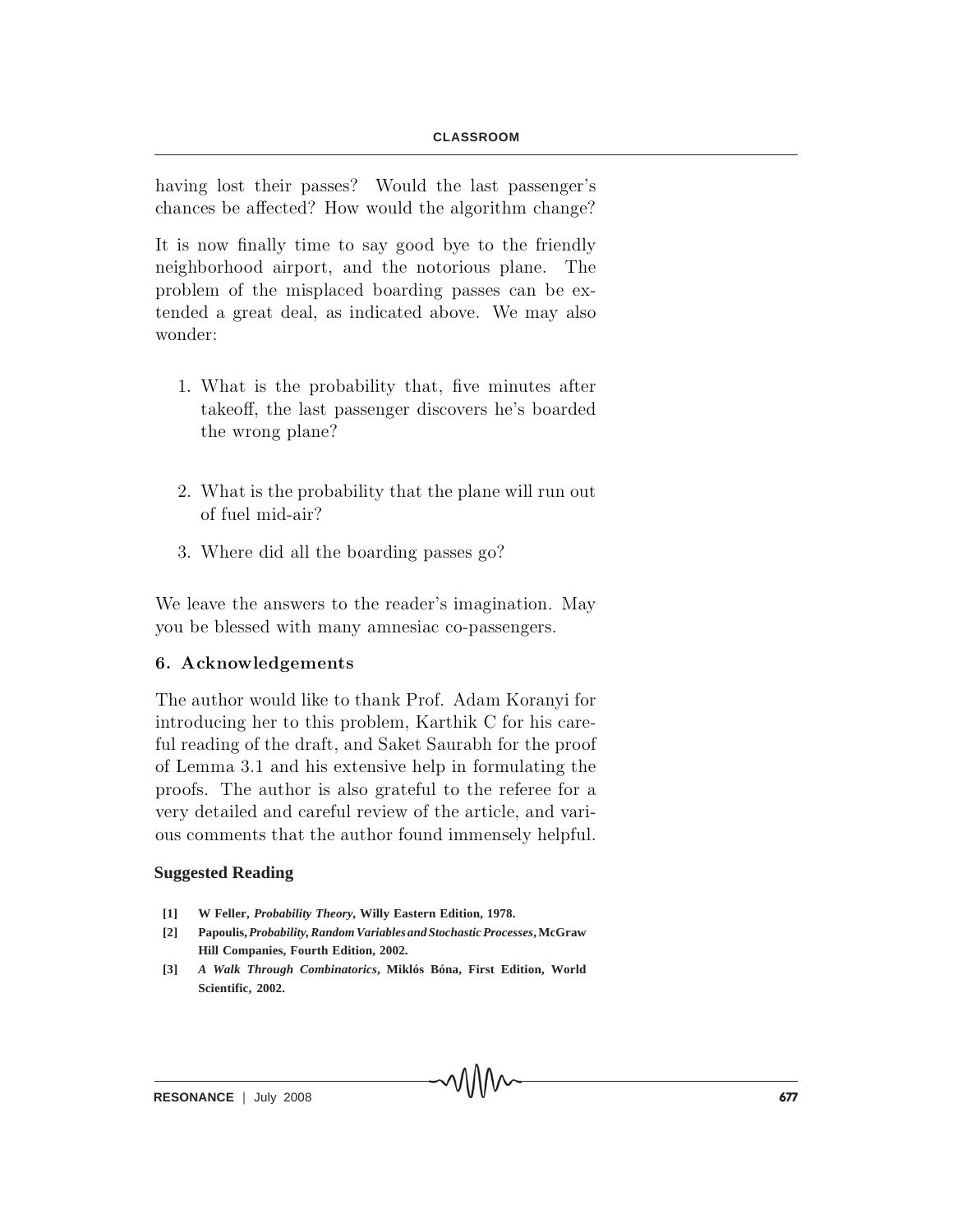## Appendix

In this appendix, we get down to pen and paper mode to calculate the number of possible seating arrangements in a 100-seater plane, i.e., the case of  $n = 100$ and  $k=1$ .

We begin by introducing some notation. Let  $s_i$  refer to seat number i, and, along the same lines, let  $p_j$  refer to the *j*th passenger. Also, let  $N(s_i, p_j)$  denote the number of possible arrangements allowed by the axioms for a fixed  $i-j$  pair, of course,  $i \in \{1, 2, 3, ..., 100\}$  and,  $j \in \{1, 2, 3, ..., 100\}$ . This corresponds to the number of ways in which the 'remaining non- $j$ ' passengers can choose seats for themselves given that  $p_j$  has occupied  $s_i$ . It is important to see that evaluating this expression may not always be a straightforward exercise. For instance,  $N(s_1, p_1)$  is clearly 1, but it is not so easy to determine  $N(s_{66}, p_2)$ .

Our aim will be to make clever selections of pairs of numbers,  $(i, j)$  so that we accomplish two things at the same time - first, we account for all possibilities, and second, we ensure that the computation of the sequence of numbers  $N(s_i, p_i)$ does not get too involved.

We have, trivially,  $N(s_1, p_1) = 1$  and  $N(s_2, p_1) = 1$ . Also, the reader should be able to verify that we exhaust all possible seating arrangements when we consider  $nn$ 

$$
N(s_1, p_i), i \in \{1, 2, \ldots, 100.\}
$$

and it follows that the total number of seating arrangements is given by:

$$
\sum_{i=1}^{100} N(s_1, p_i).
$$

To evaluate  $N(s_1, p_3)$ , we need to observe that  $p_3$  will occupy  $s_1$ , i.e., a seat other than his own iff  $s_3$ , his own seat, is occupied. Due to assumption (1) in Section 1, we see that only two people can occupy  $s_3$ , namely  $p_1$  and  $p_2$ . Again,  $p_2$  will occupy  $s_3$ , a seat other than his own, iff  $s_2$  is occupied, and this can only correspond to  $(s_2, p_1)$ . Thus,  $N(s_1, p_3)$  is  $\sum_{i=1}^{2} N(s_1, p_i) = 2$ . Similarly, for evaluating  $N(s_1, p_4)$ , we observe that  $p_4$  will choose to occupy  $s_1$  iff he finds his seat occupied, and only three people could have been the required occupant. Thus we will need to find the number of ways in which  $p_3$  can find his seat occupied, and this will correspond to  $p_3$  occupying  $s_4$ ; the number of ways in which  $p_2$  can find his seat occupied, and this will correspond to  $p_2$  occupying  $s_4$ ; and finally, the